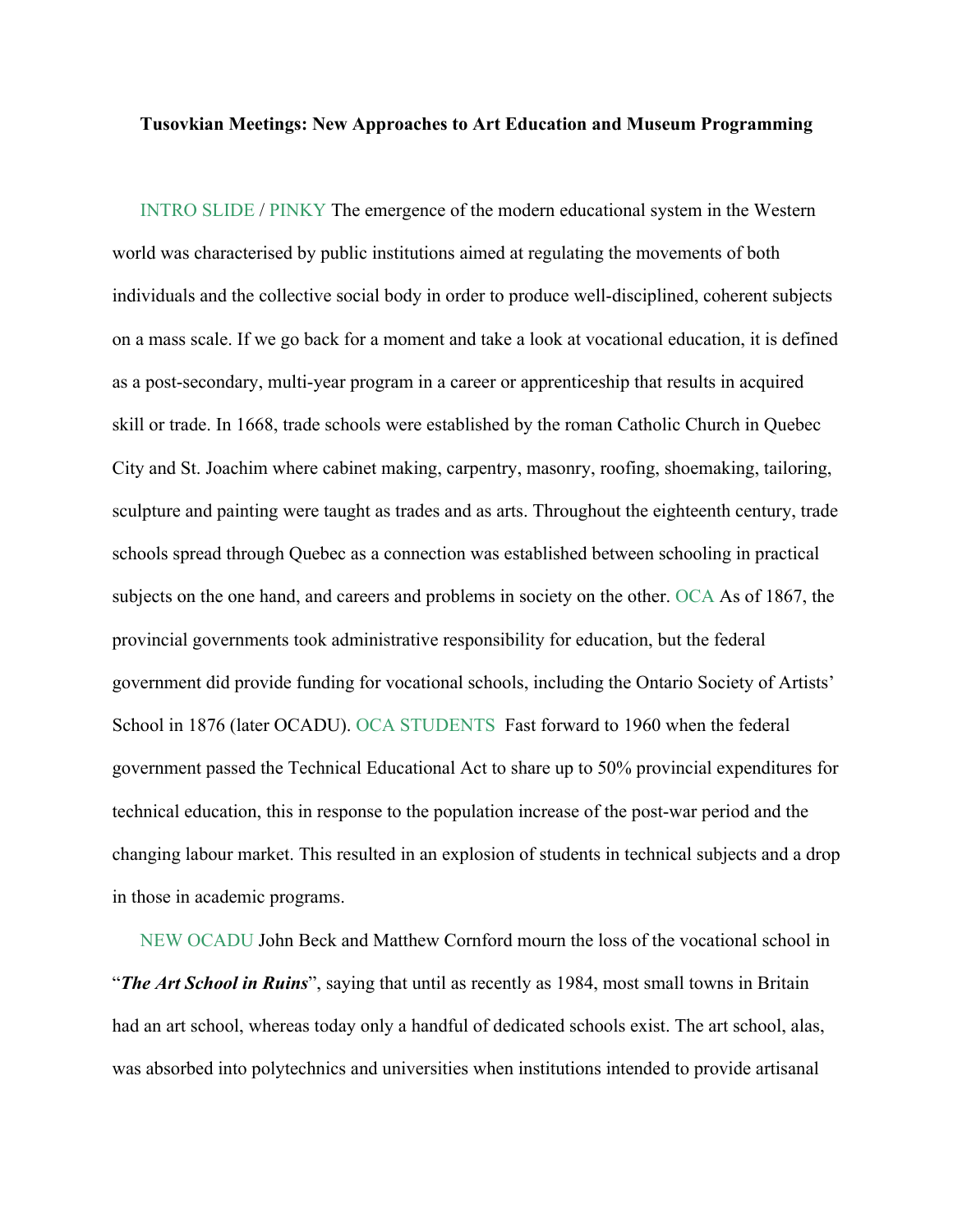training became autonomously regulated spaces where culture is produced and disseminated. Although Beck and Cornford acknowledge that art and design education has *not* disappeared, their point is that the art school stimulated the cultural imaginary in ways that university departments rarely do, and by this they mean that the most productive aspect of the art school is *not* educational, but rather environmental and affective—it is the site of creative possibility and social mobility. The art school experience of nineteen 1960s and 70s Britain—in their case—was committed to a working practice, to a mode of learning that assumed a lifestyle, a set of values and practices that stand as an alternative model of social and cultural identity. Such venues combined training in vocational trades with exposure to developments in contemporary fine art—they were the portal through which advanced cultural debates and practices could be encountered. But even by the mid eighties in Britain, the process of art school amalgamation and closure had been under way for over twenty years: in fact, way back in 1957 the Ministry proposed to replace qualification with a non-centralised three-year programme more responsive to the needs of industry. By 1960, emphasis of training had shifted away from traditional skills to requirements of liberal arts undergraduate education, which implied the introduction of a compulsory academic element to a new *diploma* in art and design, with an art history provision. In 1974, however, the diploma was scrapped in favour of a *BA* that was integrated into the national system of higher qualifications. The result was, the authors say, disappointing uniformity where everyone becomes bundled into a unified system where they are subjected to the same kind of generalising academic and professional pressures.

To this end, people like Jon Thompson doubt that fine art is a subject of study or even a *discipline* as it does not have normative rules of procedure but rather "is a loose assemblage of first-order materially based activities taking place in speculative existential territory that has no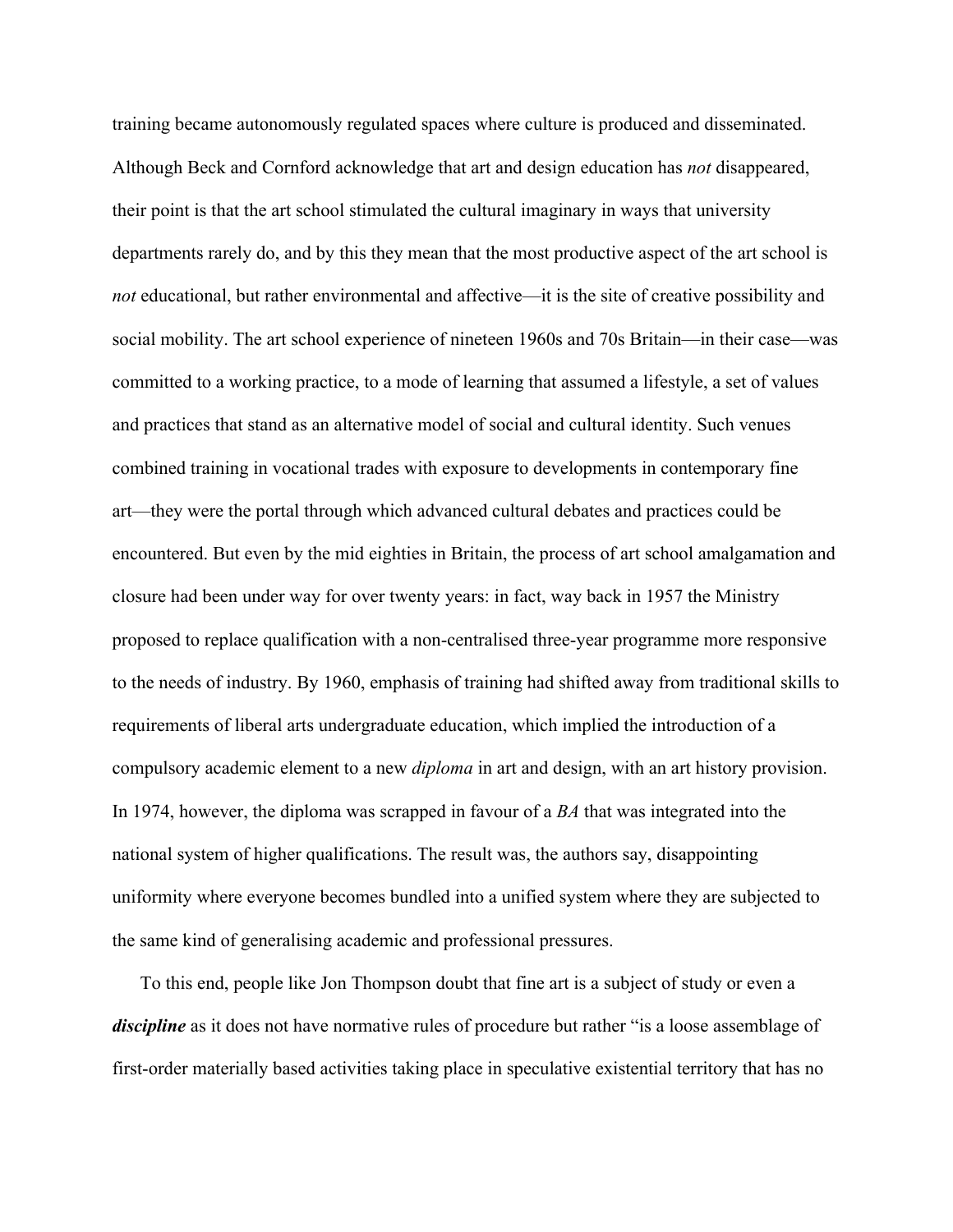boundaries" (218). Therefore, it cannot be translated using the vocabulary of scholarly research used by universities to determine standards. In place of the art school, Beck and Cornford state that the signature gallery or museum has now become the temporary custodian of "luxury goods" (65) and now provides the presence of art and culture within a community. It is the gallery or museum that now offers access to the global art market and provides reassurance that the local past is worthy of display. Meanwhile, the art school is in ruins due to its failure to embed art and design training in *socially relevant contexts*.

The disciplinary institutions have organised education as a process of subjectivation (people subjected) that re-affirms the existing order and distribution of power. But art by nature presupposes a close relationship with history, religion, philosophy, anthropology, sociology and a myriad of other disciplines that include the visual within their own disciplinary parameters. MITCHELL For the past 30 years or so, we have witnessed a trend of universities launching visual or cultural studies programs, in which many disciplines are gathered under what is now known as *interdisciplinarity*, a kind of safe zone allowing unusual and un-locatable practises the opportunity of finding a respectable home. In an attempt to retain their transgressive nature, W. J. T. Mitchell mentions that, for him, it is not so much interdisciplinarity that interests him, but rather the notion of *indiscipline*, which he describes as the moment "of turbulence or incoherence at the inner and outer boundaries of disciplines. If a discipline is a way of insuring the continuity of a set of collective practices … 'indiscipline' is a moment of breakage or rupture, when the continuity is broken and the practice comes into question … that moment before the routine or ritual is reasserted, the moment of chaos or wonder when a discipline, a way of doing things, compulsively performs a revelation of its own inadequacy. … I think of it as the 'anarchist' moment …" (541). This 'moment of chaos or wonder' that Mitchell anxiously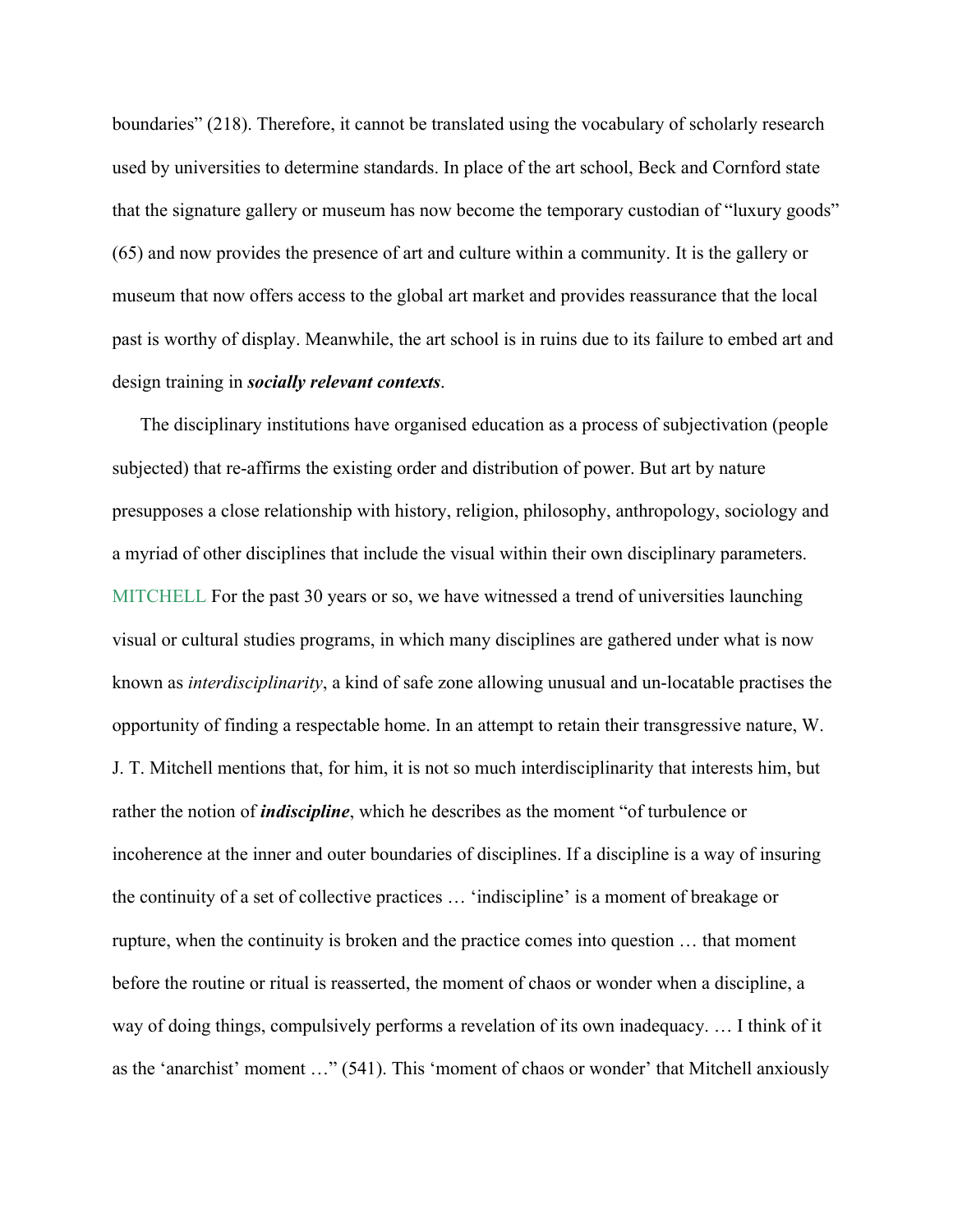awaits is what excites me about working with students and the public at large. Over the more than ten years I have taught art at the post-secondary level and the four that I have curated public programs in a museum environment, my artistic practice, teaching tactics and programming ideas have experienced a transformation.

BAKHTIN Mikhail Bakhtin, uses the word *carnival* to refer to similar notions of disruption, but his context is one of a generation earlier and of communist Russia. He posits 'turning the world upside down' as the way to critical potential necessary for the dominated to respond to the dominating, and says that *laughter* is the vehicle for this. Thus, for him, laughter has no place in the East; it belongs to the West, for it is the language of subversion, satire and parody, all of which are used by capitalist society to question, challenge or undermine official discourse.

POSTER Bakhtin's Russian heritage led me to the Russian concept of tusovka, which refers to the artistic and intellectual community of the 1960s and 70s, forced underground to avoid persecution from the Communist Party. The Russian *tusovaniye* means to shuffle, *tusovka* refers to the artistic and intellectual community and *tusovchiks* are its participants. Although tusovka literally means to shuffle, today it is used as slang for hanging out. PERFORMANCE The Café Saigon in Leningrad (1964 to December 1991) is one of the best-known tusovka cafés where intellectuals were able to create conceptual art and share Western writings that were not authorised by official culture and were, as such, illegal. They were places where otherwise banned European books would be translated night after night: pages would be written by hand in Russian and passed around to the tusovchiks, or a reader would translate live. Elena Zdravomyslova calls this the "informal-public sphere" (143): such cafes (in plural, tusovki) were symbolic locales for people (the urban intelligentsia) whose everyday practices were identified as representing an alternative to those accepted by officially-sanctioned public life. These were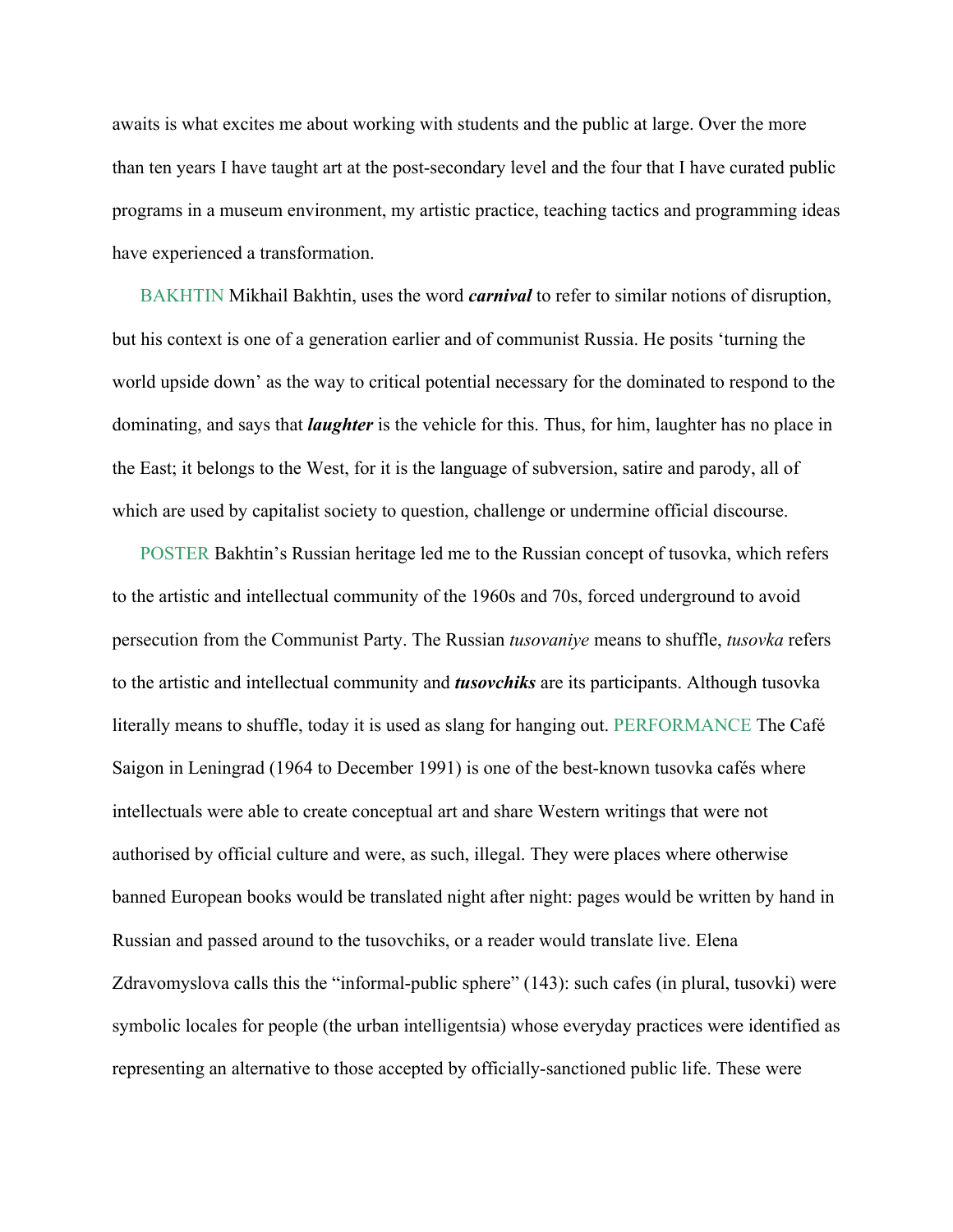communicative meetings that included drinking sessions, informal and absurdist humour and the arranging of events and performances—a meeting at the café was regarded as the starting point for a night of conviviality. In late 1991, the Café Saigon had closed down and had been converted into a store selling toilets made in Italy, a symbol of the drastic social change taking place.

You may be wondering what all of this has to do with my work as an artist, art instructor and public programmer. My fifth-year studio classes soon morphed into tusovkian meetings, and the class I gave to the MAs in art history was entitled "Tusovkian Meetings: Indisciplined Excercises for Non-Artists", and my practice has long been installation based, ARTWORK creating environments for people to do things like weave shoelaces through enormous wooden puzzles, ARTWORK stamp rubber stamps or walk through spirals ARTWORK. And now in a museum environment, I try to create these encounters for/with the public. ESMERALDA I see it as an extension of indiscipline and carnivalism, in which my intention as artist, teacher and programmer is precisely to inspire chaos and wonder as a way of crossing boundaries and breaking the barriers of disciplines. I try, as best I can, to treat my practice, classes and public programming as tusovkian meetings, thereby referencing artistic activities of the 90s in Russia: their gatherings lacked identifiable structure and hierarchies for its participants; rather, whoever showed up at the meeting that week, be they artist or not, was accepted as a tusovchik irregardless of his or her background or artistic proposals.

BOOK At both BFA and MA levels, I taught the notion of tusovka through *Paul Thek's Teaching Notes*, recently reproduced by Harrell Fletcher for an event at the Whitney around the Thek retrospective in 2010. Thek generated his notes for a 4-D Sculpture class at Cooper Union that he taught between 1978 and 1981. In 2007, Fletcher's studio class at Cooper Union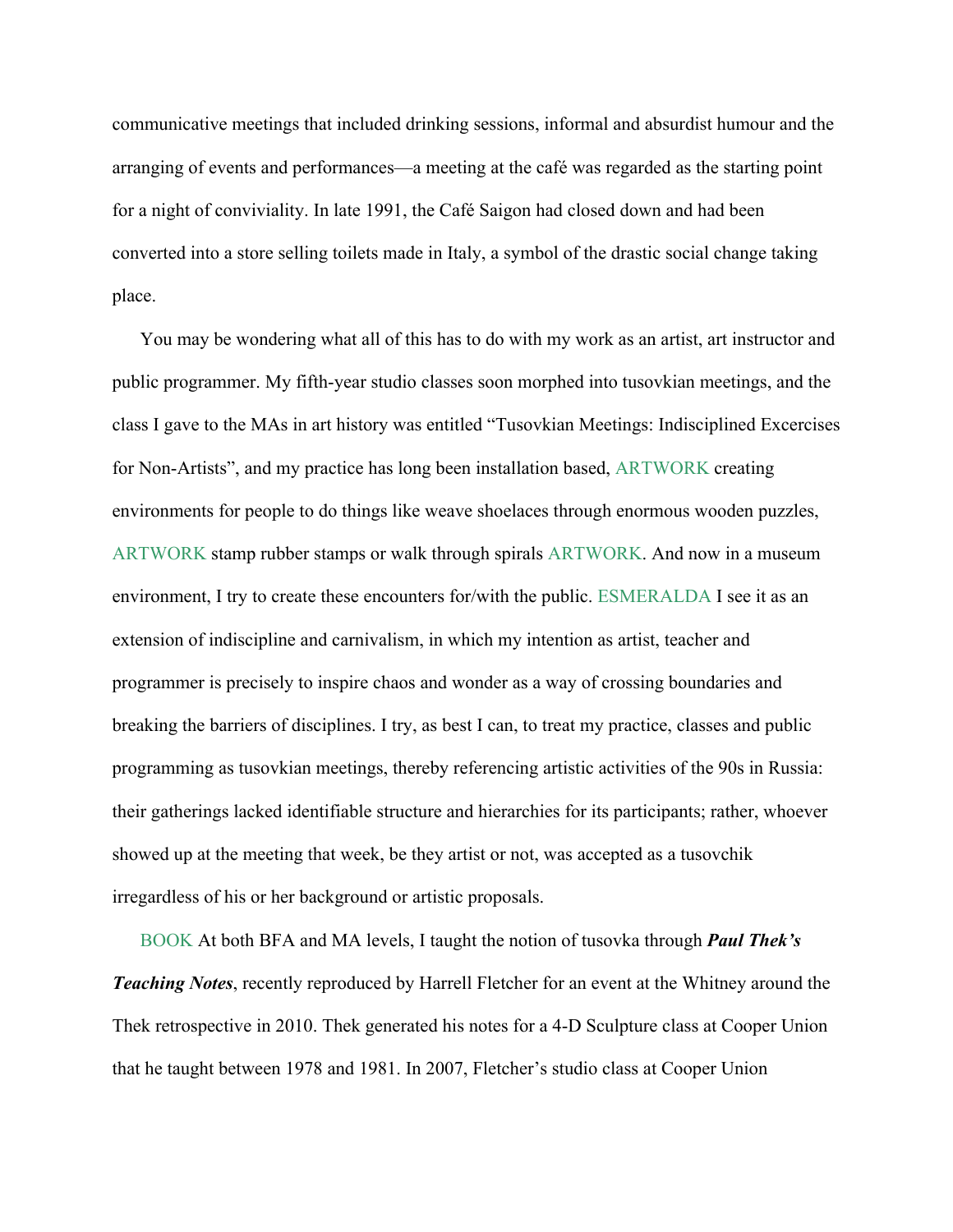reenacted the content of Thek's original class, based on the notes. I had done the same at both BFA and MA levels between 2004 and 2007. What is attractive about Thek's approach to art through questions and exercises, is that it instigates a process of self-discovery, interrogation and dialogue with others, namely one's students—he exhorts the students to treat the classroom not as a space for theories, but instead as part of their everyday reality.

BOOK The long, provocative and now famous list of questions and marching orders has been passed around by art teachers for decades, and most recently has also been reprinted in *Draw it with your eyes closed: the art of the art assignment*. An informal investigation into the ambiguous task of teaching art in the wake of postmodernism, the editors of this new little book asked dozens of artists and teachers—some well known and some not—to speak about the best art assignments they've given or received or even heard of. Although a lot of "flatulent academic writing clouds the air" (Garner) here, the question of whether art can be taught prevails: should an art education remain loose and resist codification, or mimic the rigor of disciplinary academia? The book suggests a model that collapses the boundaries between art school and the world, demanding a heightened engagement in negotiating each one—dissatisfied with the theoretical focus of current discussions of art education, the editors plumb the everyday depths of the classroom experience, holding the *instructor's authority* disdainfully. LAB The title, *Draw It With Your Eyes Closed*, references art professor Hoyt L. Sherman's book entitled *Drawing by Seeing*, as well as his *flash lab* of 1940s Ohio State University, where he taught drawing and composition through the development of visual memory: in the darkened lab, images were momentarily flashed on a screen and students drew them from memory, in pitch blackness, the aim being broad-based visual acuity. Sherman was a forerunner of current thinking in computer art, electronic music and the nature of telematic culture. We'll come back to technology shortly.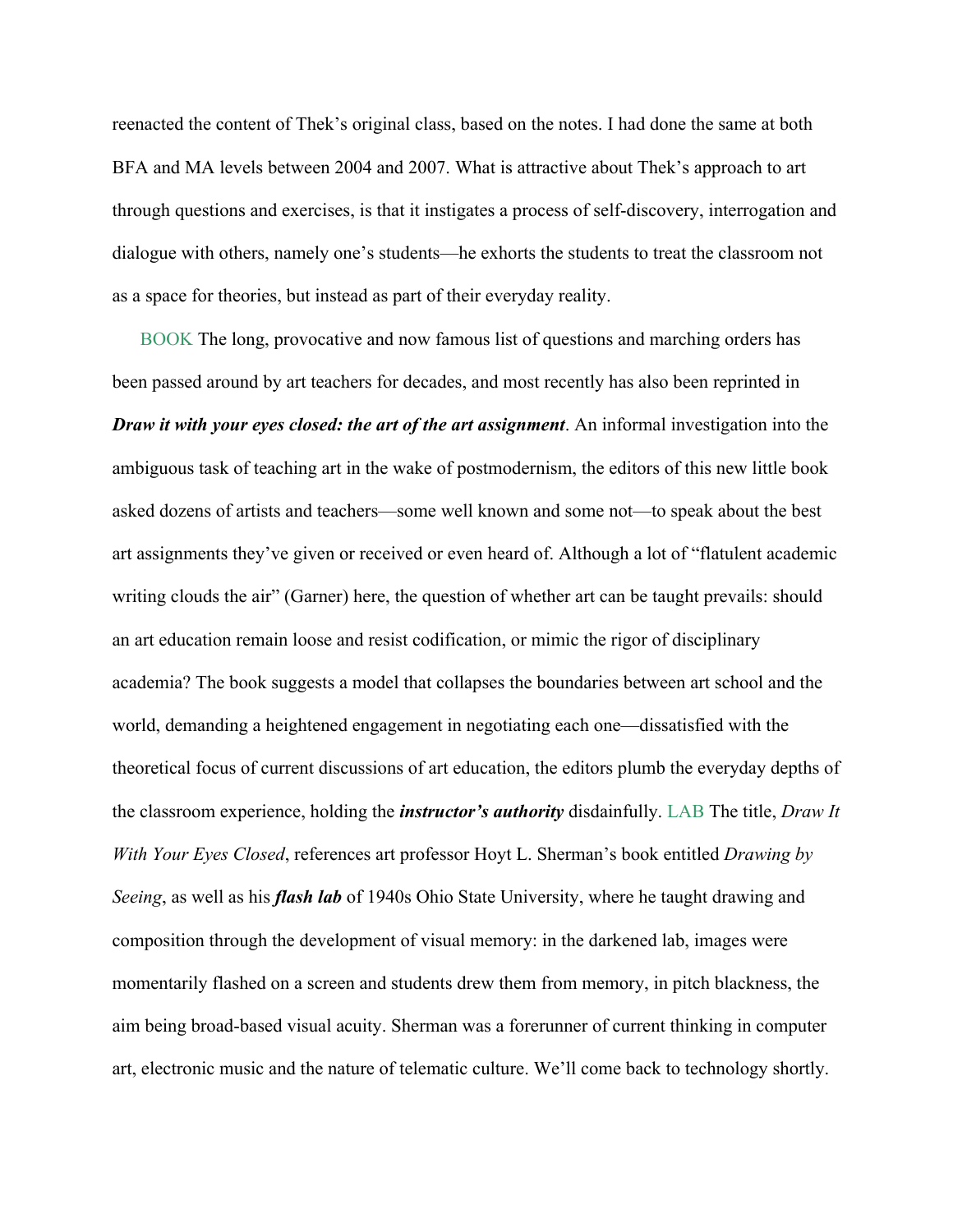TIRAVANIJA Nicolas Bourriaud states that art today demands a *conversation*. In fact, "the role of artworks is no longer to form imaginary and utopian realities, but to actually be ways of living and models of action within the existing real … [The artist] is a *tenant of culture*, to borrow Michel de Certeau's expression" (Relational 13). Bouriaud's writing on *relational aesthetics* is quite exciting as he proposes art as human interaction, a veritable de-throning of the work of art and subordination of the artist as genius. The death of the author, as Roland Barthes called it. Bourriaud attributes this to the birth of a worldwide urban culture that has resulted in the urbanisation of the artistic project in general. The gallery or museum space that was meant to be walked through has thus been transformed into a "period of time meant to be lived through" (Bourriaud page), a place where being-together is a central concern for the elaboration of a collective meaning. Art, for Bourriaud, is a state of encounter. This 'culture of use' is an attempt to make socially relevant art outside the constraints of the market, to critique the power of the State by emphasising the power of the crowd that participates and completes the artwork.

RODRIGUEZ Steven H. Madoff, however, proposes another category of art that offers a different way to define artistic work in relation to social praxis: *service aesthetics*. The practitioners of this art are not drawn to collective experience, but rather the task of offering transactional sites that fill the landscape of the service economy: doctor's offices, clinics, hair salons and shops. The priority for these artists is to render an actual service in order to counter the uniformity of experience by looking inside its bureaucracy, its commercially charged insincerity and indifference. Service aesthetics affirms a sense of self for the individual client and offers a restorative space opened up in the institutional recontextualisation of the service enterprise, and point to art's ability to transform the world by dissolving the distinction between the artist and any other worker. As a curator of public programs at a museum, you can imagine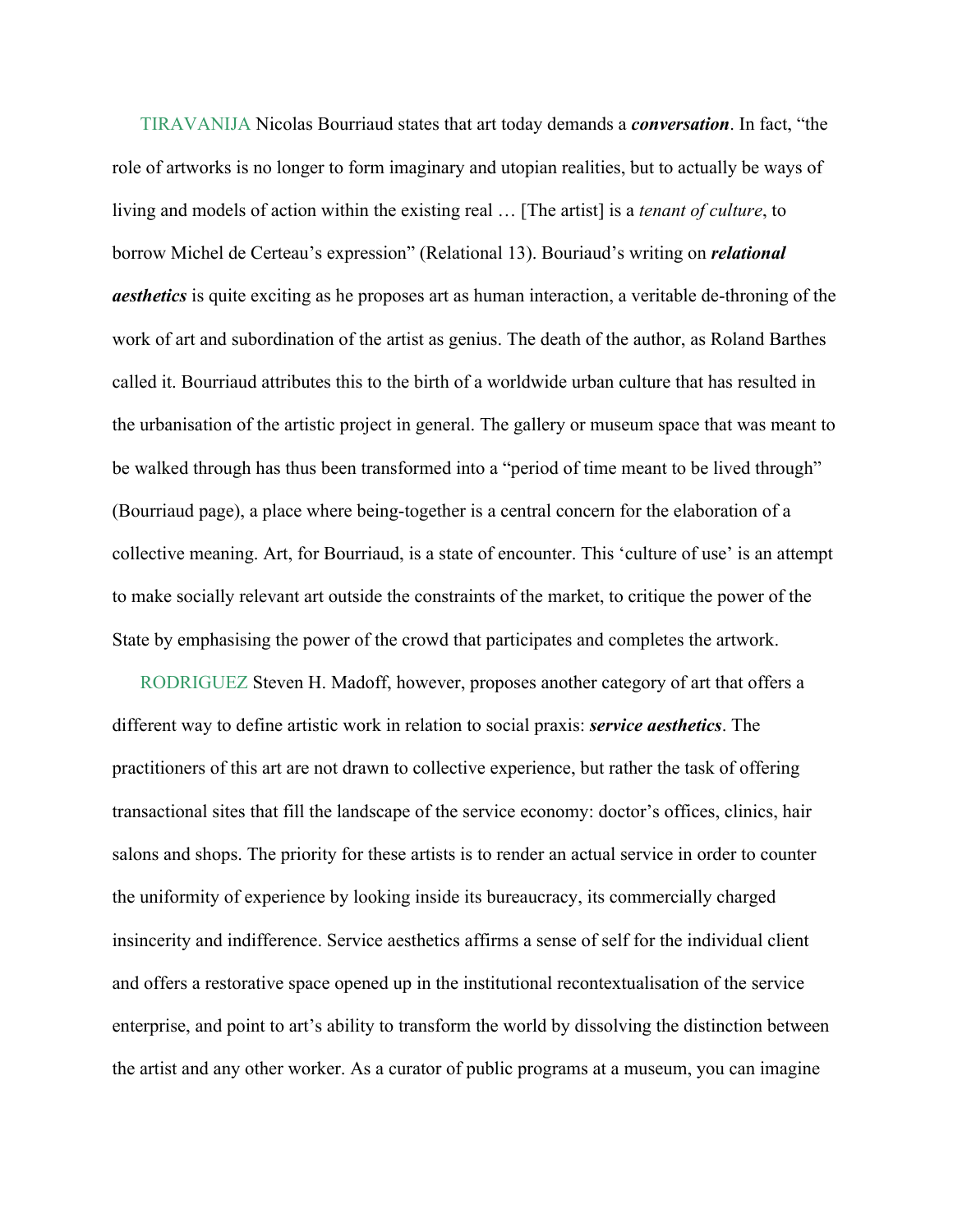that both relational and service aesthetics are of interest to me, as both deal with involving people in some way.

PUJOL Ernesto Pujol agrees that art has a socially critical role in the evolution of the democratic experiment, currently weakened worldwide—that art schools must consider their institutional role in the support of democracy. However, how can this be 'taught' at art school? Pujol believes most foundation programs—based on modernist notions—are outdated. How many here have taught foundation studios based on the Bauhaus structure, reciting Wucius Wong, Donis Dondis, Johannes Itten, et al? WONG/DONDIS/ITTEN I did it for nine years and continue to see the value in it, but Pujol calls for "training in the basic tools of Conceptualism, such as scholarly research and literary writing, as applied to traditional painting, sculpture, printmaking, glass, ceramics, and photographic processes, making … gestures more conscious and articulate and balancing draft with thought, while also gazing selectively at other disciplines" (4). His requirement that students write thoughtful proposals before, during and after making an artwork does not mean simply to defend the artwork during critiques, but to learn how to justify the creation intellectually, beyond the visually dense world. PROPOSITIONS He wants Conceptualism to go beyond its now rigid academic classicism, to its new position 1. as a production methodology that can be applied to the most traditional of mediums, and 2. as new hybrid forms that combine elements from many mediums and disciplines. Art students need access to training in other disciplines, and this, he says, should be regarded as the beginning of a lifelong intellectual journey: "this is about generating public intellectuals, visual scholars, and *artist citizens*: active cultural workers who participate in global society" (Pujol 6), and "art schools should be the conscience of the art world" (9). For him, the art school should educate young artists about shop and business ethics; counsel on early success and the risks of branding;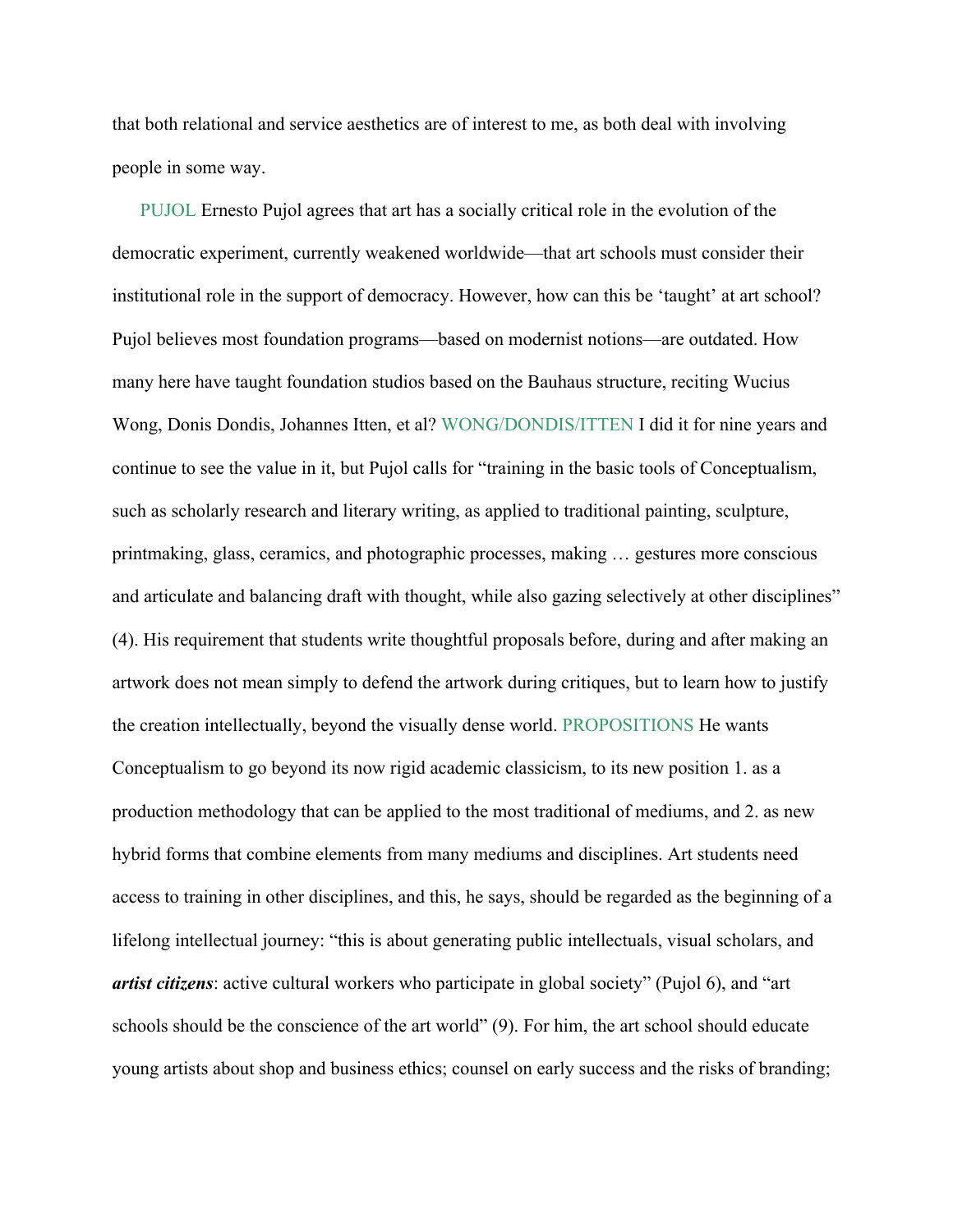teach how to address art dealers, collectors and curators; and host more experimental and political art that otherwise can't find exhibition venues.

It's important to note that although Pujol maintains that conceptually-based *multidisciplinary* training turns art classes into reading-and-writing classes, it *also* demands more comprehensive courses in craft and technique. He advocates for eliminating the separation between art history, art theory and studio courses, saying the "conceptually based, multidisciplinary studios are hybrid learning environments" (6), which means that either instructors have to have access to both studios and wired classrooms, or they must co-teach.

He even goes so far as to suggest that students *volunteer*—I see you rolling your eyes!—a reference to Carol Becker's (current dean of Columbia University's School of the Arts) feeling that because the issue of the audience is not raised enough, that it is usually assumed that the work is being made for a gallery context. At the National School for Painting, Sculpture and Printmaking, students had to complete 480 hours of volunteer hours, a far cry from an 'optional' internship at the Visual Arts Department at Western University, which requires 100. Pujol feels that educators need to guide students to help viewers through their work's complexity, and to do so he advocates for having community-based pedagogical experiences integrated into the curriculum so that long-term partnerships can be established with communities *whose leaders are willing to participate in the education of artists*. Thus the emphasis is now on problem solving through culture, rather than on the purity of mediums. As a public programmer, I see this difficulty arise on a daily basis with artists who have little experience with the public.

ILLICH Here I cannot help but be reminded of the brilliant yet polemical ideas of Ivan Illich: he advocated deinstitutionalisation in favour of more *convivial forms* of education where celebration, open-endedness and egalitarianism were paramount for *lifelong learning*. He vied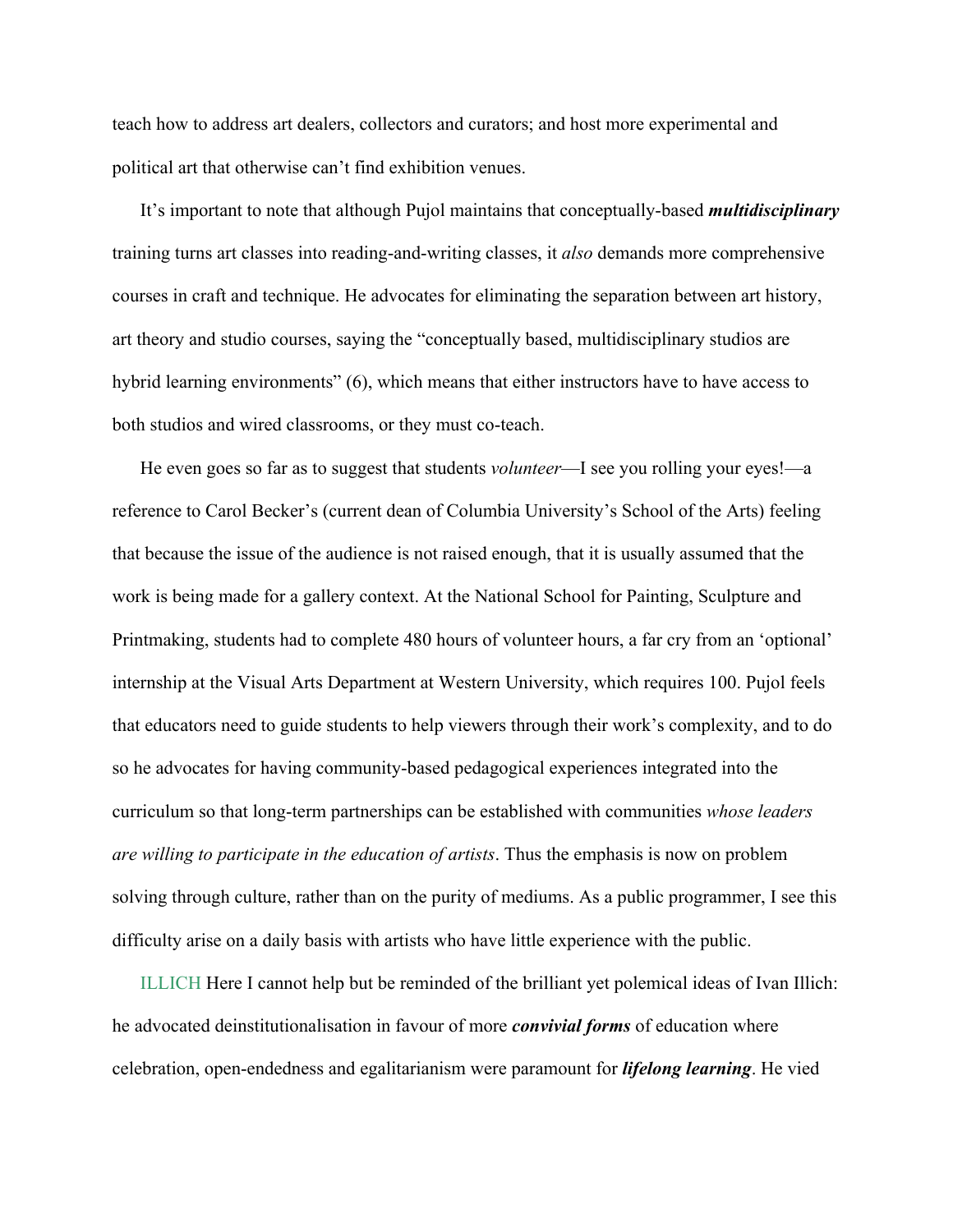for "engendering a lifestyle which will enable us to be spontaneous, independent, yet related to each other" (57), and to this end his life was dedicated to showing how institutionalised education has come to obscure and undermine the value of everyday or vernacular forms. He critiques the process of institutionalisation, experts and expertise, commodification and counterproductivity—in short, the messianic principle that schools and institutions can educate. His answer was action over consumption, a convivial alternative where modern *technologies* serve politically interrelated individuals rather than managers. To do so, he conceived of four Education or Learning Webs: reference services in libraries, rental agencies, laboratories, showrooms, factories, airports and farms, available to apprentices or during off-hours; a skill exchange in which people list their skills and the conditions they are willing to serve as models for others, along with their address at which to reach them; a peer-matching communications network that permits people to describe a learning activity in which they wish to engage with the hopes of finding a partner; and reference services to educators at large in the form of a directory with addresses and self-descriptions of professionals and freelancers so educators can be chosen by consulting former clients. Keep in mind that he was writing this in the seventies, and all of the Learning Webs are actually in existence today, thanks to the internet. In Pujol's poignant essay for *Art School: Propositions for the 21st Century*, he states that the "future of art education will be based on the notion of universal immediate access" (3): middle-class students enter art school connected to apparatuses that generate instant information, communication and currency to goods, and several include image capture. And yet, he laments, many of the old curriculum structures make change extremely slow.

EKSTITUTION Florian Schneider also concurs with Illich that the emergence of *digital technologies* trigger the process of deinstitutionalisation and deregulation. In fact, he proposes a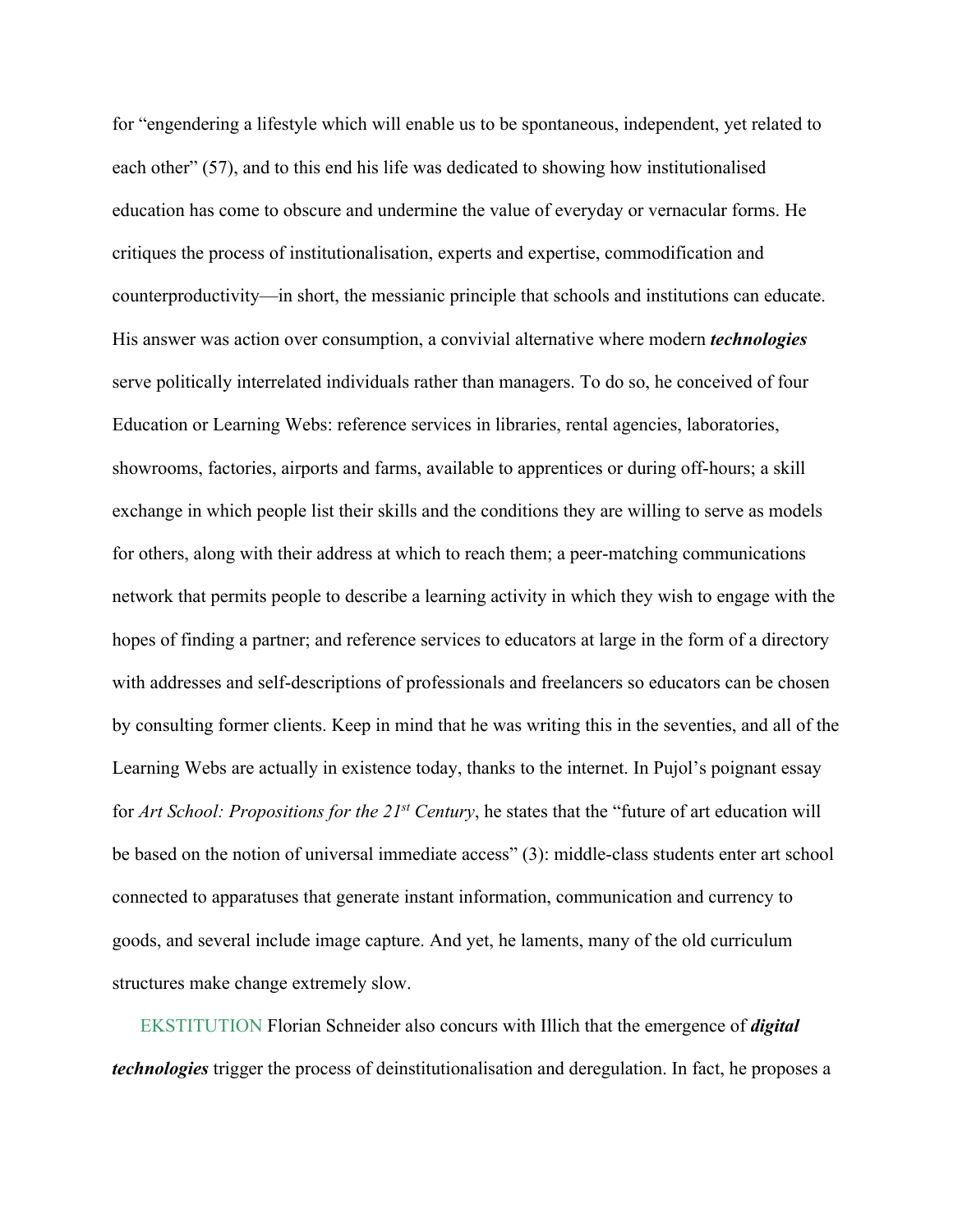term that parallels the earlier concept of *tusovka*: the *ekstitution* defined as networked environments, deinstitutionalised and deregulated spaces such as informal networks, free universities, open academies, squatted universities, night schools, or proto-academies. Indeed in both eastern and western Europe of the 1980s, "learning could suddenly take place anywhere: in the streets, in bars or clubs, in self-organized seminars, in the office spaces of so-called social movements, in soccer stadiums, through subcultural fanzines, in squatted houses or even science shops" (Schneider). Whereas in the in-stitution there is an inequality between those who know and those who don't, the ekstitution manifests indifference towards inequalities since it doesn't matter who possesses knowledge; rather, there is instant access to knowledge. Indeed ekstitutions exist today, outside the institutional framework and instead of progress, they are based on temporality.

MUSEUM And speaking of conviviality and technology, Nina Simon has taken the museum world by storm with her concept of the *participatory museum*. Before becoming the director/curator of the Santa Cruz Museum, she was an exhibit designer and museum consultant who published a book called *The Participatory Museum* BOOK and writes an active blog called Museum 2.0: BLOG both are dedicated to working with community members and visitors to make cultural institutions more dynamic, relevant and essential places. She dissects the process of participatory change, showing how to make choices that will augment a museum's programs or mission, and she says they can do this by inviting people to actively engage as cultural participants, not passive consumers. Again, she points to technology: it has ushered in a set of tools and design patterns that make participation more accessible than ever, so that visitors now expect the ability to discuss, share and remix what they consume. Her book is thus based on three fundamental theories: the idea of the audience-centred institution that is as accessible as a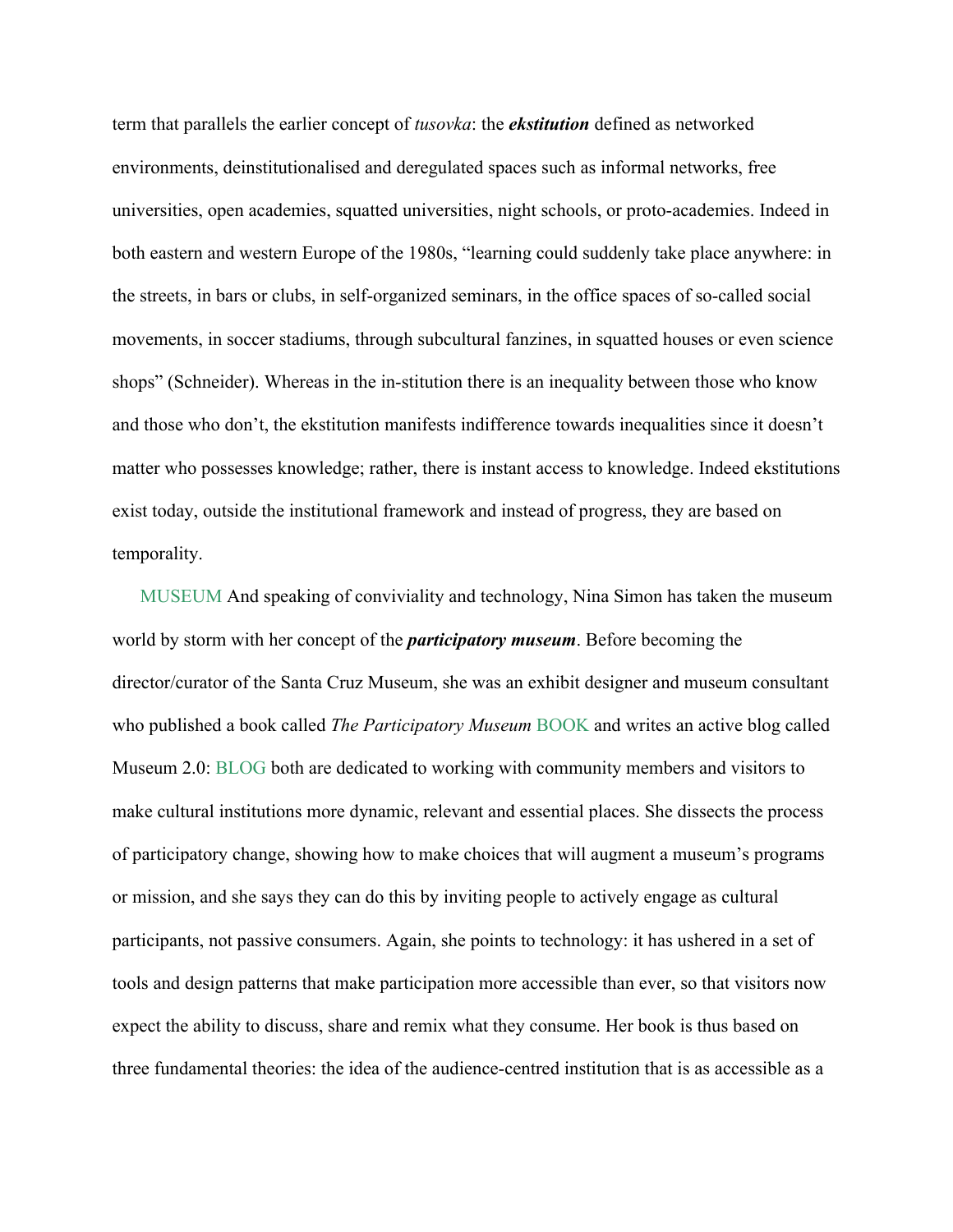shopping mall or train station; the idea that visitors construct their own meaning from cultural experiences; and the idea that users' voices can inform and invigorate both project design and public-facing programs.

ACADEMY In fact, her blog post of October 3 really excited me as I was writing this paper: the headline reads "Khan Academy and the Revolution in Online Free Choice Learning". This Academy is a free, non-profit online source for educational instructional multilingual videos, which have reached almost 200 million viewers since launching in 2006. Their mission is no short order: "world-class education, for anyone, anywhere". In the last year, Salman Khan has added new 'faculty', notably Drs. Beth Harris and Steven Zucker, both formerly of the Museum of Modern Art, who are known for their *Smarthistory* website and podcasts (Beth Harris was Director of Digital Learning at the MoMA). SMARTHISTORY With the Khan Academy, both affirmed that we are finally leaving behind the eighteenth century model of education where groups of students are expected to learn at a standard pace. These instructors connect you with knowledge and inspiration in more creative ways—the way the best museums do. We often talk about museums as leaders in providing substantive, essential alternatives to formal schooling, but museums are rarely seen as pursuing this promise in innovative ways like the Khan Academy both confirm that museums are not the easiest ships to turn, and that working for a start-up has allowed them to produce ninety videos in four months. They ascertain that "the principles of digital publishing—which is iterative, personal, prolific, and collaborative—could unleash museums as active centers of learning and engagement … while [museums] support scholars with deep expertise, they produce relatively little content for public consumption on the web. The focus remains the high status, expensive and little-read exhibition catalogue, instead of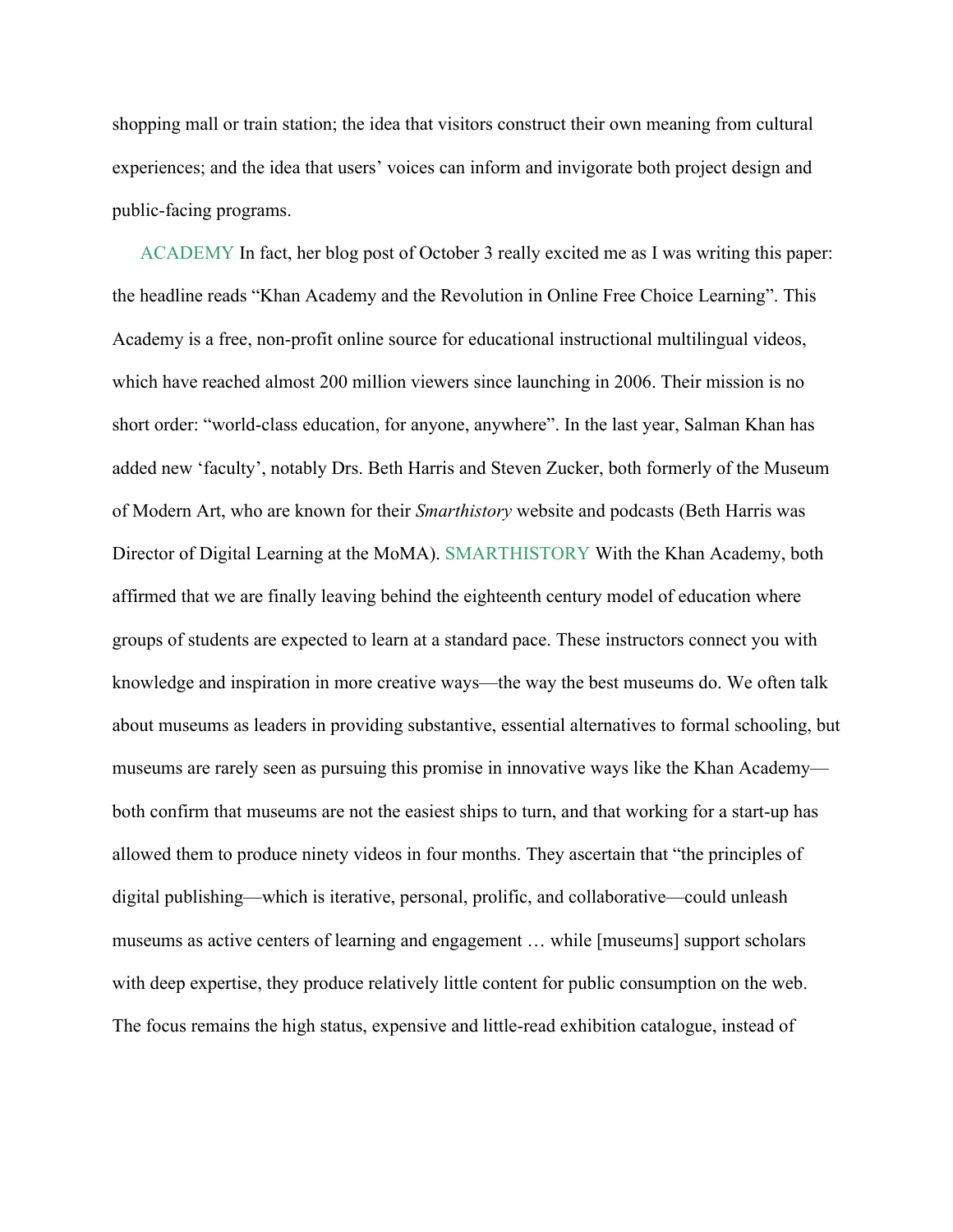developing web-based content that will draw more visitors" (Hart in Simon Khan Academy). GOOGLE ART PROJECT Needless to say, they are avid supports of the Google Art Project.

All of this parallels trends in the museum environment. BOOK Lois Silverman's new book *The Social Work of Museums*, for example, speaks about how museums affect people's lives, their relationships and society at large. Museums are under financial and social pressure to justify their existence and relevance in today's society, and Silverman's research indicated that with their unique resources, museums have a powerful role to play as agents of social service. She believes there is a lot of transformative work to be done in this area. In concordance with Madoff and Pujol, she vies for profoundly democratic museums, a way of seeing them as welcoming places that are instruments of social transformation, rather than shrines of elitism.

In conclusion, what I find so exciting about all of this is that it allows for tusovkian meetings to take place in private galleries, school rooms and museum institutions; it promotes their growth and fosters the ideas and artwork resulting from moments of indiscipline. As an artist, arts educator and public programmer, I do indeed hope for carnival and laughter that might inspire that moment of chaos and wonder in both students and the public at large.

Dianne Pearce de Toledo

October 2012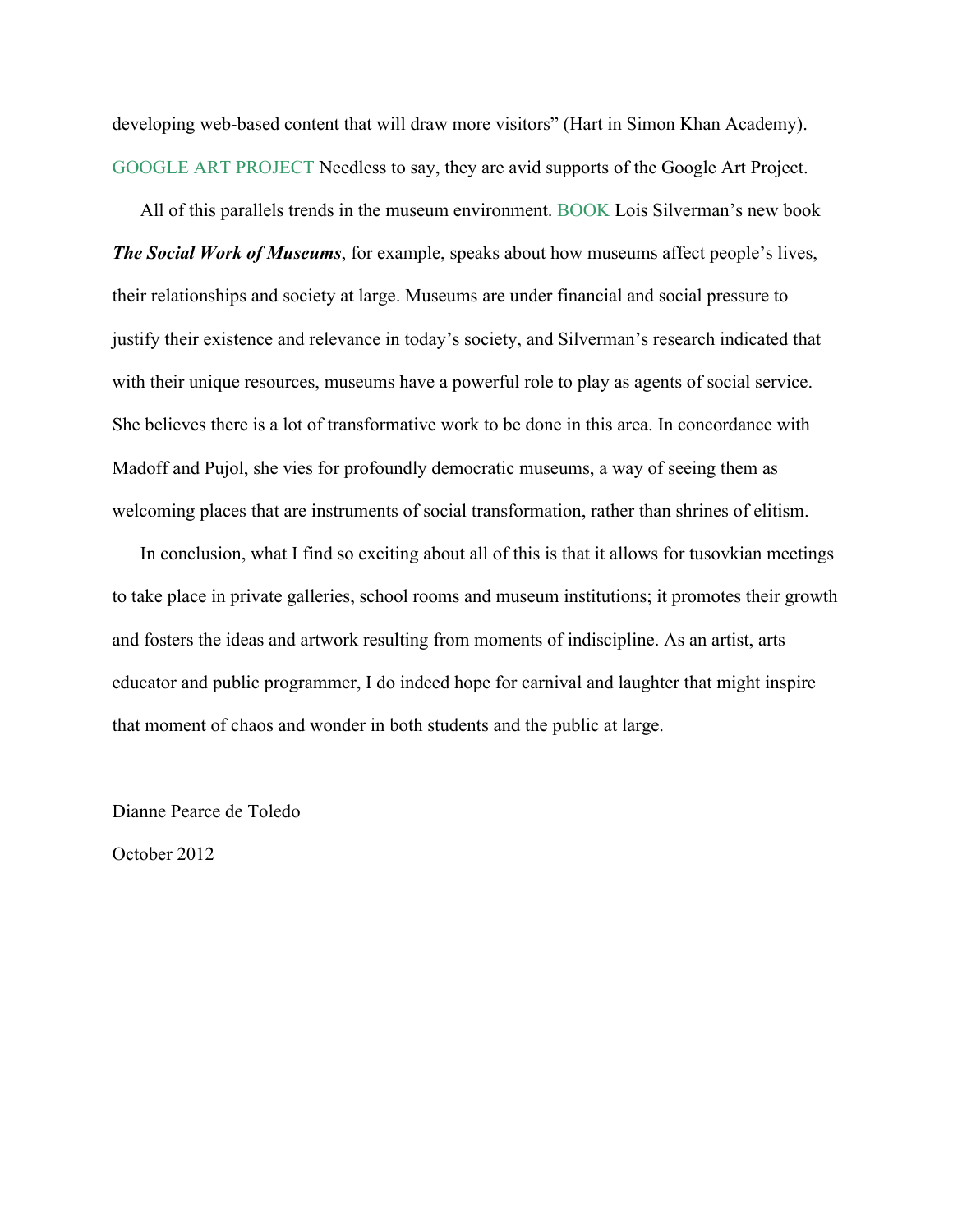## **Texts Consulted**

Allen, Graham. *Intertextuality*. London: Routledge, 2000.

- Bakhtin, Mikhail. *The Dialogic Imagination*. Trans. Caryl Emerson and Michael Holquist. Austin: University of Texas Press, 1981.
- Barthes, Roland. *The Rustle of Language*. Trans: Richard Howard. New York: Hill and Wang, 1986.
- Beck, John and Matthew Cornford. "The Art School in Ruins". *Journal of Visual Culture*. Vol. 11 (1), 58-83. Los Angeles, London, New Delhi, Singapore and Washington DC: SAGE Publications, 2012.
- Bell, Duncan. "1960. Canada Passes Technical and Vocational Training Assistance Act". *History of Education. Selected Moments in the 20th Century*. 2004. Department of Adult Education and Counselling Psychology, The Ontario Institute for Studies in Education of the University of Toronto. http://legacy.oise.utoronto.ca/research/edu20/moments/1960TVTAA.html (accessed September 17, 2012).
- Bourriaud, Nicolas. *Postproduction. Culture as Screenplay: How Art Reprograms the World*. New York: Lucas & Sternberg, 2002.
- Bourriaud, Nicolas. *Relational Aesthetics*. Paris: Réel du presse, 2001.
- Buck, G. H. "Technical Education". *The Canadian Encyclopedia*. http://www.thecanadianencyclopedia.com/articles/technical-education (access September 17, 2012).
- Certeau, Michel de (ed). *The Practice of Everyday Life. Volume 2: Living and Cooking*. Minneapolis: University of Minnesota Press, 1998.
- Certeau, Michel de. "De las prácticas cotidianas de oposición". *Modos de hacer*. Paloma Blanco et al (eds). Salamanca: ediciones universidad de Salamanca, 2001.
- Deleuze, Gilles and Claire Parnet. *Dialogues*. Trans: Hugh Tomlinson and Barbara Habberjam. London: The Athlone Press, 1987.
- Fletcher, Harrell. *Thek's Teaching Notes*. Portland: Publication Studio, 2010.
- Garner, Dwight. "How to Teach Art in 9 Simple Lessons". *The New York Times*. Books of the Times. March 29, 2012. http://www.nytimes.com/2012/03/30/books/draw-it-with-your-eyesclosed-edited-by-paper-monument.html (accessed September 11, 2012).
- Highmore, Ben. *Everyday Life and Cultural Theory*. London: Routledge, 2002.
- Illich, Ivan. *Dechooling Society*. Harmondsworth: Penguin, 1973.
- Kujundzic, Dragan. "Laughter as Otherness in Bakhtin and Derrida". *Bakhtin and Otherness*. *Social Discourse. International Research Papers in Comparative Literature.* Robert S. Barsky and Michael Holquist (eds). Vol. 3, Nos. 1 and 2, spring-summer 1990.
- Madoff, Steven Henry (ed). *Art School: Propositions for the 21st Century*. Cambridge: MIT Press, 2009.
- Madoff, Steven Henry. "Service aesthetics: Steven Henry Madoff on personal transactions in art". *Artforum International* 47.1 (2008), 165+.

http://go.galegroup.com.proxy1.lib.uwo.ca/ps/i.do?id=GALE%7CA185040824&v=2.1&u=lo nd95336&it=r&p=AONE&sw=w (accessed September 23, 2012).

Maine, Stephen. "Draw it with your eyes closed: the art of the art assignment". *Art in America. International Review*. February 2012. http://www.artinamericamagazine.com/books/draw-itwith-your-eyes-closed-the-art-of-the-art-assignment/ (accessed September 11, 2012).